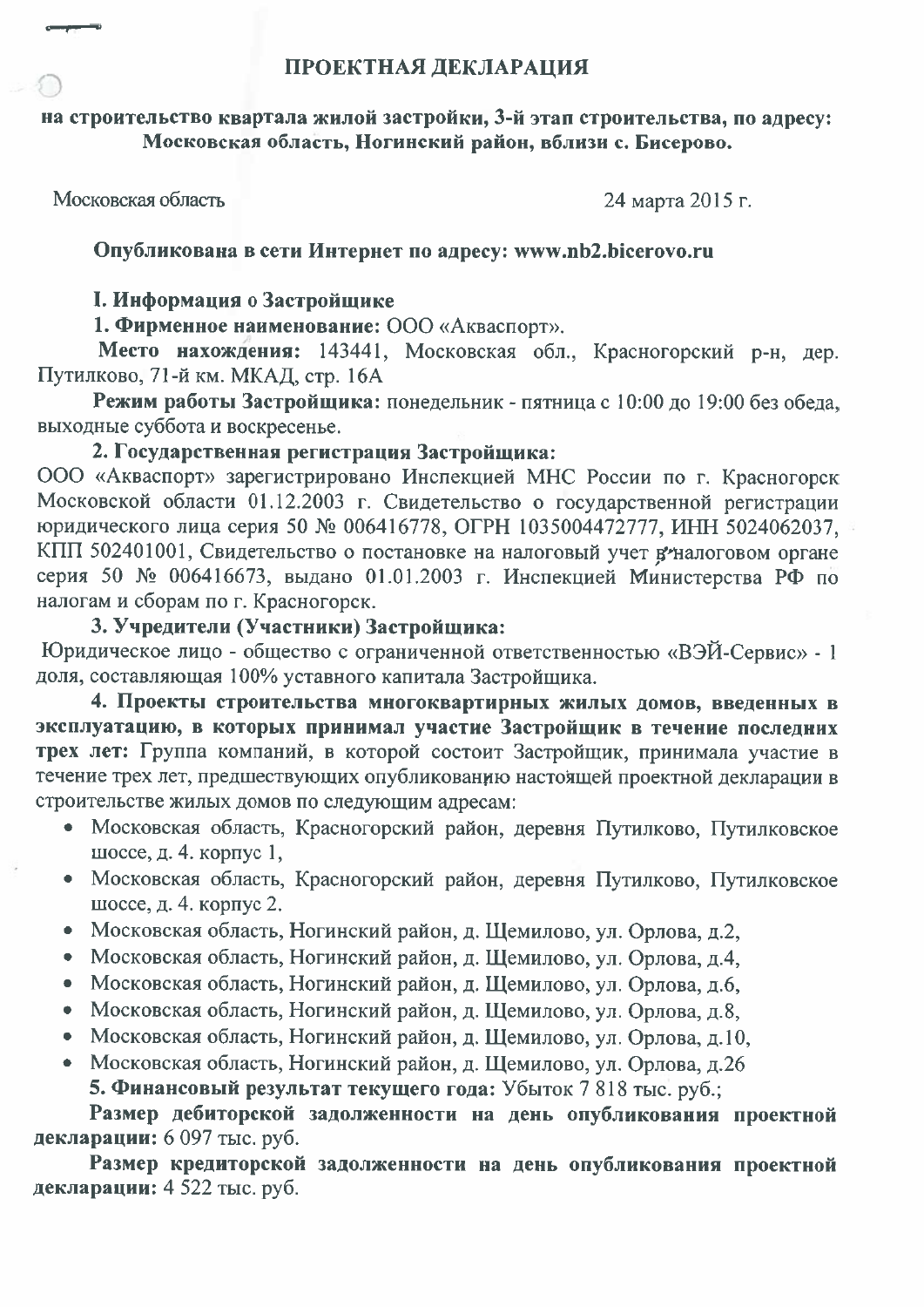#### **II. Информация о проекте строительства**

1. Цель проекта: Строительство на территории Московской области квартала жилой застройки.

#### Сроки реализации проекта строительства:

Начало строительства: 4 квартал 2014г.

Окончание строительства:

Корпус 15 - 3 кв. 2018 года

Корпуса 12,13,14,16,17 - 1 кв. 2022 года;

### Результаты экспертизы проектной документации:

Положительное заключение № 4-1-1-0020-14 от 20 ноября 2014 года.

2. Информация о разрешении на строительство:

Разрешение  $Ha$ строительство  $N_2$ RU50502105-209/14 выдано Администрацией муниципального образования «Город Старая Купавна Московской области» 27 ноября 2014 г.

#### 3. Информация о правах Застройщика на земельный участок:

Земельный участок площадью 29 890 кв. м., кадастровый номер  $50:16:0000000:66245$ , находится в собственности ООО «Акваспорт» на основании Договора купли-продажи земельных участков 30.06.2014 г.

Свидетельство о государственной регистрации права от 17.10.2014 г. 50-АИ № 610317, выдано Управлением Федеральной службы государственной регистрации, кадастра и картографии по Московской области.

Категория земель - земли населенных пунктов.

Разрешенное использование: для размещения мало- среднеэтажной жилой застройки.

Плошаль земельного участка, предусмотренная проектной документацией: 29 890 кв. м.

благоустройства, Элементы предусмотренные проектной документацией:

В качестве благоустройства придомовой территории предусматривается размещение на участке строительства:

- открытых площадок: для игр детей дошкольного и младшего школьного возраста, для отдыха взрослого населения, для занятий спортом, для сбора мусора, хозяйственная площадка и площадка для выгула собак;

4. Местоположение строящегося объекта недвижимости: Московская область, Ногинский район, вблизи с. Бисерово,

Описание строящегося объекта недвижимости в соответствии с проектной документацией, на основании которой выдано разрешение на строительство:

проекту Ha третьем строительства по этапе предусматривается строительство шести 5-ти этажных жилых корпусов.

5. Количество помещений в составе строящихся жилых домов: Состав многоквартирных жилых домов:

|                   | KODNVC<br>$\sim$<br>. ∠ | Kopnyc<br>$\sim$<br>$\overline{\phantom{0}}$ | Корпус         | Kopnyc<br>1F<br>ن ا | Kopnyc<br>1 G | Kopnyc    | Итогс |
|-------------------|-------------------------|----------------------------------------------|----------------|---------------------|---------------|-----------|-------|
| Всего<br>квартир, | 440<br>. <u>.</u>       | 138                                          | --<br>トト<br>υu | 88                  | つに<br>ັບ      | 44C<br>∪י | 538   |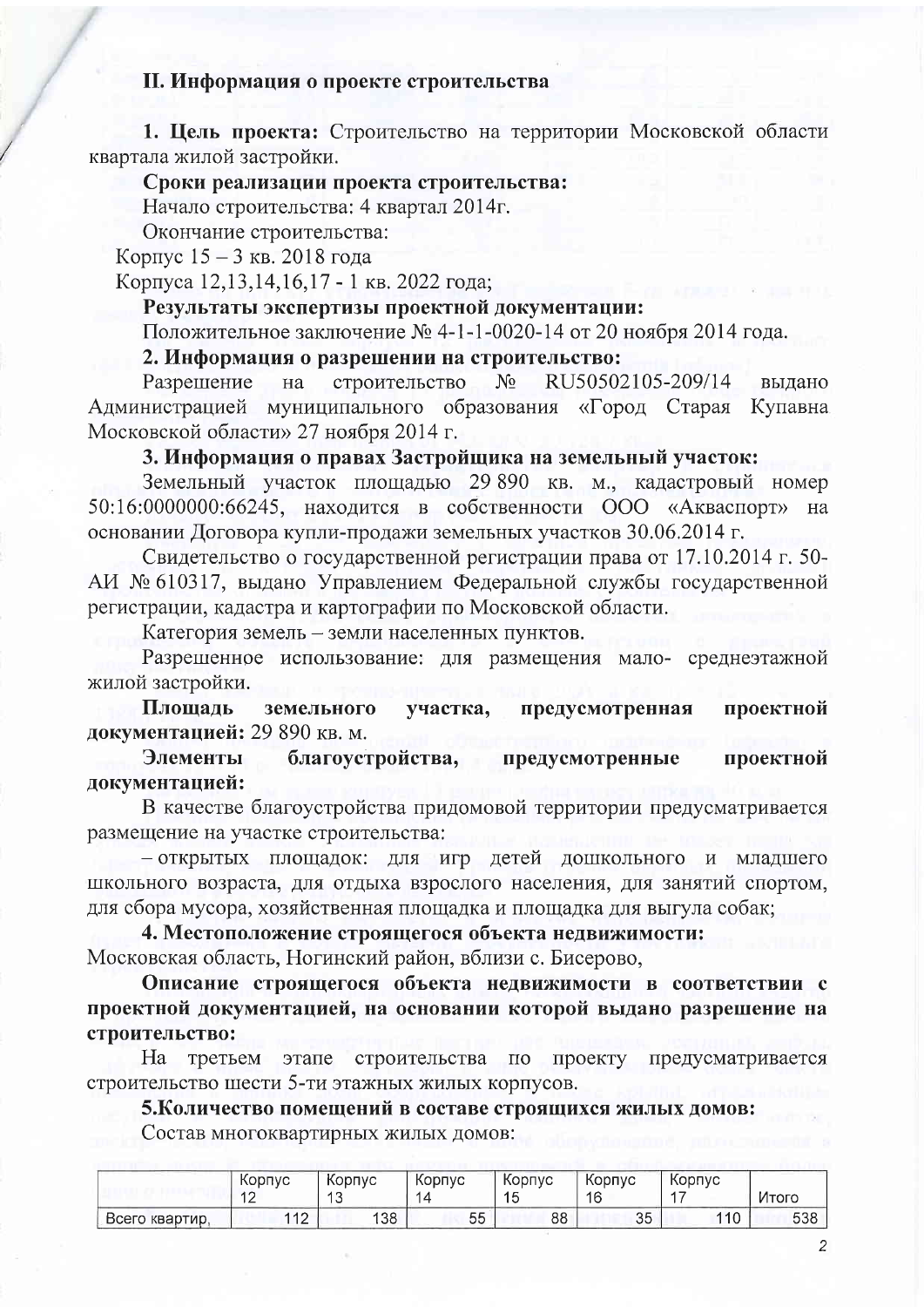| в том числе:   |      |      |      |      |      |      |      |
|----------------|------|------|------|------|------|------|------|
| однокомнатных: | 104  | 126  | 45   | 48   | 25   | 90   | 438  |
| OT(KB.M.)      | 29,5 | 29,5 | 25,5 | 39,5 | 29   | 25,5 | 25,5 |
| до (кв.м.)     | 39,5 | 39,5 | 38,5 | 46   | 33,9 | 38,5 | 39,5 |
| двухкомнатных: | 8    | 12   | 5    | 32   | 5    | 10   | 72   |
| OT(KB.M.)      | 57   | 47,4 | 53,9 | 52,5 | 48,2 | 53,9 | 47,4 |
| ДО (КВ.М.)     | 57   | 57,2 | 54,5 | 64   | 49,5 | 54,5 | 64   |
| трехкомнатных: | 0    | 0    | 5    | 8    | 5    | 10   | 28   |
| OT(KB.M.)      |      |      | 76,9 | 65,1 | 76,6 | 77,6 | 65,1 |
| ДО (КВ.М.)     |      |      | 77   | 65,1 | 77,1 | 77,7 | 77,7 |

Всего по проекту строительства 6-ти корпусов 5-ти этажных жилых домов: квартир 538.

На первом этаже корпуса 12 расположены помещения встроеннопристроенного ДОУ и помещения общественного назначения (офисы).

На первом этаже корпуса 15 расположены помещения общественного назначения (офисы).

Размер офисных помещений от 54,6 кв.м. до 128,7 кв.м.

Описание технических характеристик квартир в строящемся объекте недвижимости в соответствии с проектной документацией:

Корпуса состоят из 538 квартир следующих видов:

Квартиры 1 .2, 3-х комнатные с заданной проектом планировкой. квартиры Состояние. котором передаются долевого  $\mathbf{B}$ участникам строительства, описано в договоре участия в долевом строительстве.

6. Описание технических характеристик нежилых помещений в строящемся объекте нелвижимости соответствии проектной  $\mathbf{B}$  $\mathbf{c}$ документацией:

Общая площадь встроено-пристроенного ДОУ в корпусе 12 - около 1388.1 кв.м.

Общая площадь помещений общественного назначения (офисов) в корпусах 12 и 15 составляет около 1389,4 кв.м.

На цокольном этаже корпуса 15 расположена автостоянка на 40 м/м.

Нежилые подсобные помещения (кладовые) расположены на цокольных этажах жилых домов. Указанные нежилые помещения не имеет подводов электричества, воды и канализации. Уровень отделки нежилых помещений указывается в соответствующих договорах.

7. Состав общего имущества в объектах недвижимости, которое будет находиться в общей долевой собственности участников долевого строительства:

Помещения в многоквартирных домах, не являющиеся частями квартир и предназначенные для обслуживания более одного помещения в данном доме, в том числе межквартирные лестничные площадки, лестницы, лифты, лифтовые и иные шахты, коридоры, и иное обслуживающее более одного помещения в данном доме оборудование, а также крыши, ограждающие несущие самонесущие конструкции данного дома, механическое.  $\mathbf{M}$ электрическое, санитарно-техническое и иное оборудование, находящееся в данном доме за пределами или внутри помещений и обслуживающее более одного помещения

8. Предполагаемый срок получения разрешения на ввод  $\, {\bf B}$ 

3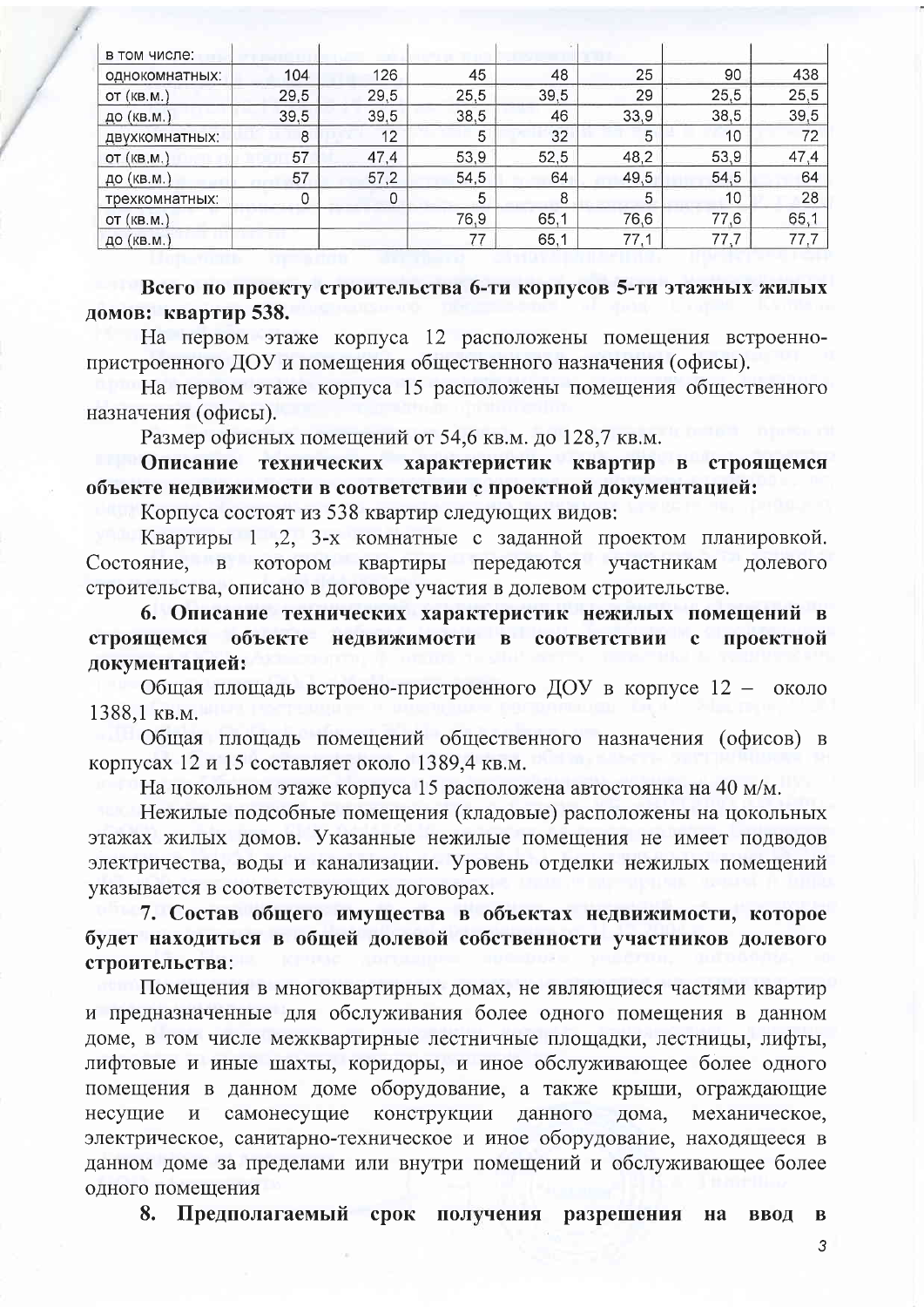# эксплуатацию строящегося объекта недвижимости:

Корпус 15 - 4 кв. 2018 года;

Корпуса 12,13,14,16,17 - 1 кв. 2022 года.

Застройщик планирует получение разрешений на ввод в эксплуатацию жилого дома по корпусам.

Перечень органов государственной власти, представители которых участвуют в приемке построенных объектов недвижимости: ГУ ГАСН Московской области

представители самоуправления, местного Перечень органов которых участвуют в приемке построенных объектов недвижимости: Администрация муниципального образования Старая Купавна «Город Московской области».

участвуют которых  $\overline{\mathbf{B}}$ организаций, представители Перечень приемке построенных объектов недвижимости: представители Заказчика, Инвестора, привлеченных подрядных организации.

9. Возможные финансовые риски при осуществлении проекта строительства: Массовый необоснованный отказ участников долевого строительства от исполнения договоров участия в долевом строительстве, нарушение обязательств по перечислению денежных средств застройщику участниками долевого строительства.

Планируемая стоимость строительства 6-ти корпусов 5-ти этажных 1409 044 000 руб. жилых домов:

10. Перечень организаций, осуществляющих основные строительномонтажные и другие работы (подрядчиков): Заказчиком строительства является ООО «Акваспорт», функции технического заказчика и технический надзор выполняет ООО «ОблИнвестСтрой».

Основные поставщики и подрядные организации: ООО «Мастер», ООО «ДВАЛИН», ООО «Комбинат ЖБИ», ООО «Роситал».

11. Способ обеспечения исполнения обязательств застройщика по договору: Обеспечение обязательств застройщиком осуществляется путем заключения договора поручительства с банком КБ «ИНТЕРКОММЕРЦ» (ООО), г. Москва, БИК 044585626, лицензия на осуществление банковских операций №1657, в соответствии с статьей 15.1. Федерального закона № 214-ФЗ «Об участии в долевом строительстве многоквартирных домов и иных некоторые недвижимости внесении изменений  $\overline{B}$ объектов  $\overline{\mathbf{M}}$  $\Omega$ законодательные акты Российской Федерации» от 31.12.2004 г.

12. Иные, кроме договоров долевого участия, договоры, на основании которых привлекались денежные средства на строительство жилого комплекса:

Иных договоров, на основании которых привлекались денежные средства на строительство жилого комплекса, нет.

**IPACHOLO** 

"Акваспорт"

Генеральный директор **ООО** «Акваспорт»

В.А. Тищенко

 $\overline{4}$